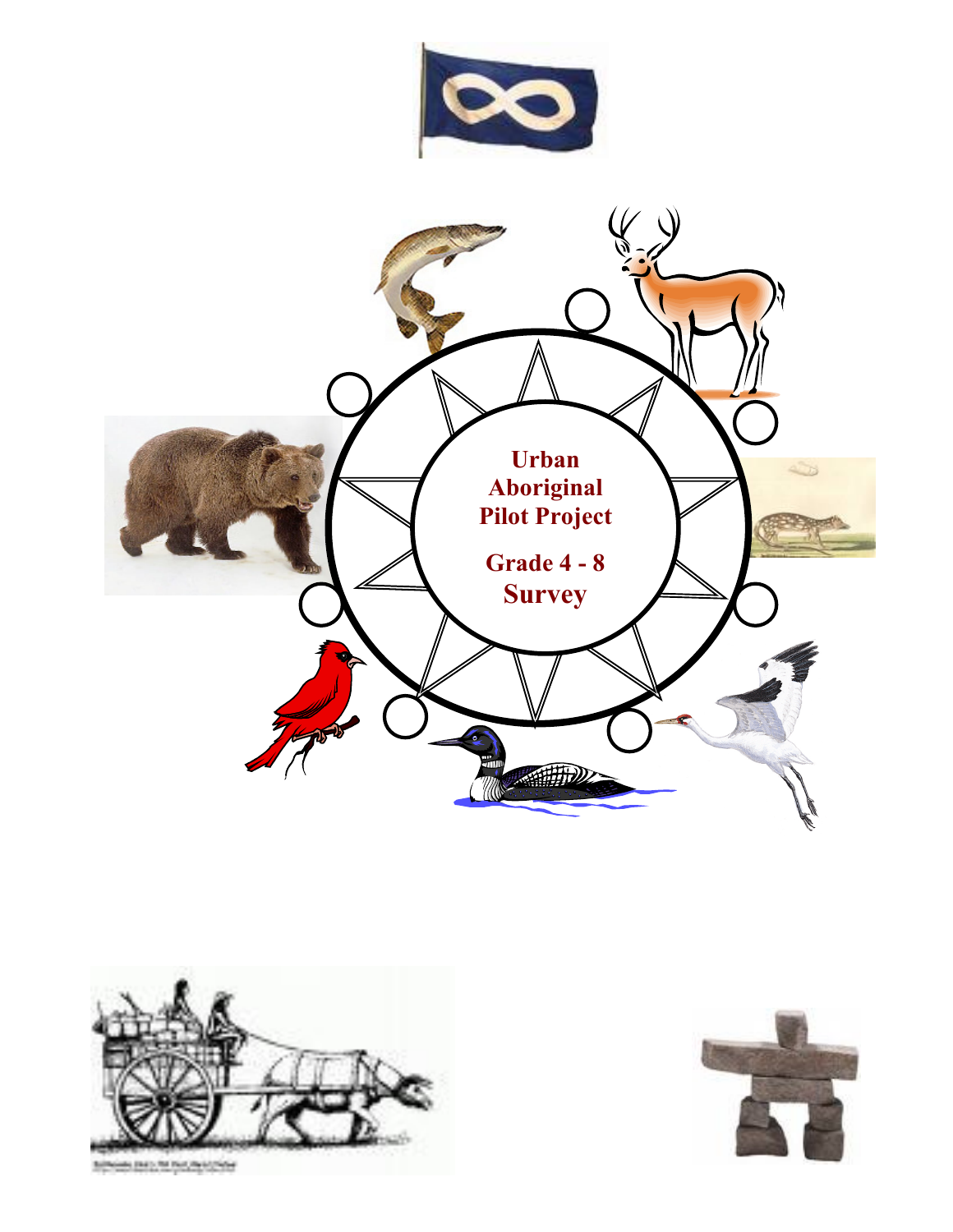

**This is a survey that asks questions about the Urban Aboriginal Education Pilot Project that is at your school. This was the project with the Lodge and other cultural activities. We would like to know how you feel about this project.** 

**This survey is voluntary! That means you do not** *have* **do the survey, or if there are some questions that you don't want to answer you don't have to, but we hope you will. We want your help.** 

**You do not have to write your name anywhere on this sheet. We will not know what any one student has written.** 

**Please read every question carefully** 

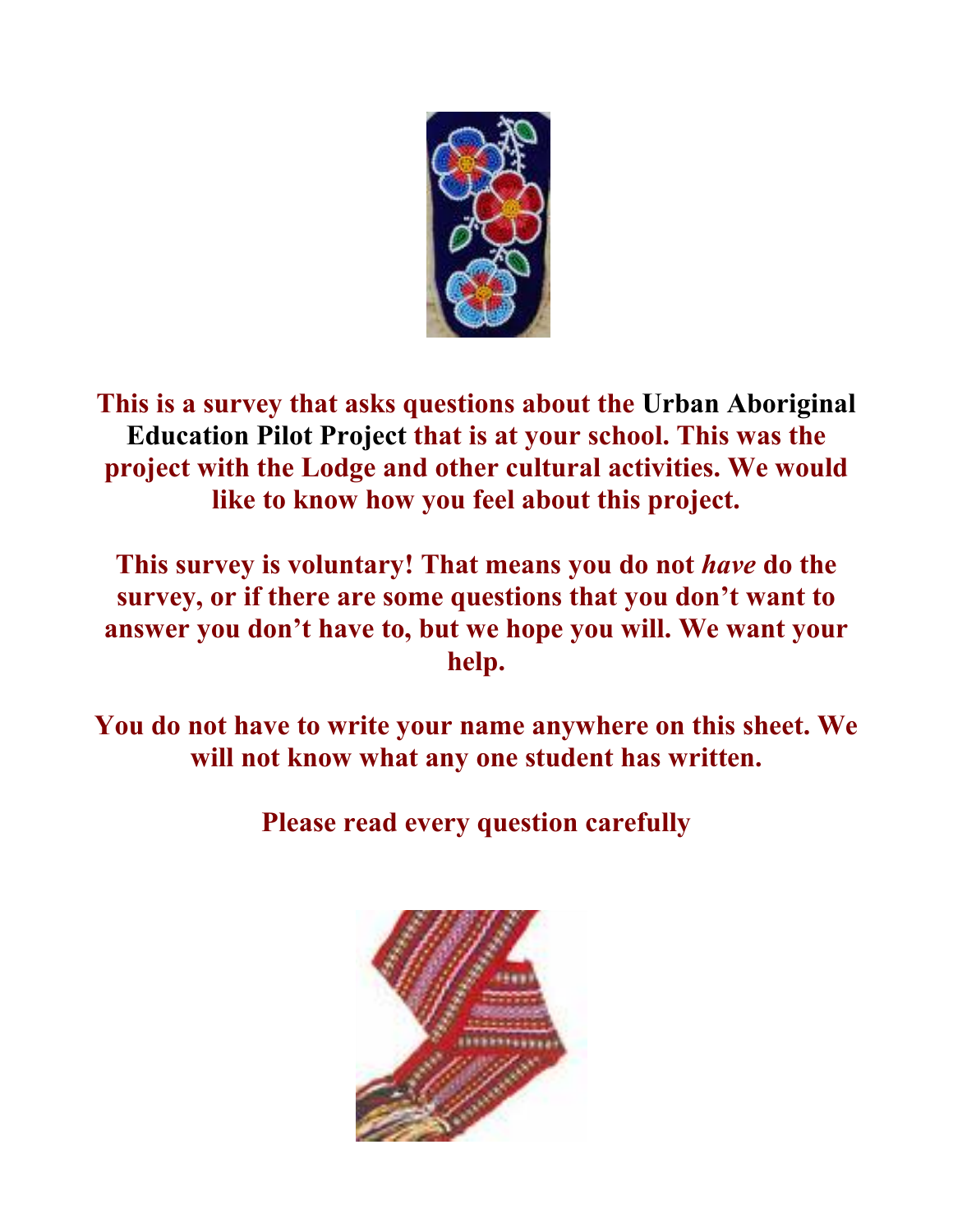1. What grade are you in?

- 4<sup>th</sup> Grade 5<sup>th</sup> Grade 6<sup>th</sup> Grade 7<sup>th</sup> Grade
- 8<sup>th</sup> Grade

## **If you are not in one of these grades, please tell an adult. We'll help you.**

2. My ancestry is:



- I don't want to answer this
- Non-aboriginal
- **C** First Nation
- **W**étis
- $\bigcirc$  Inuit
- $\bigcirc$  Something else
- I don't know
- 3. This year, the Urban Aboriginal Education Pilot Project was held at your school to educate students and teachers about First Nation, Métis, and Inuit peoples. Do you know about this project?
	- Yes  $\bigcirc$  No

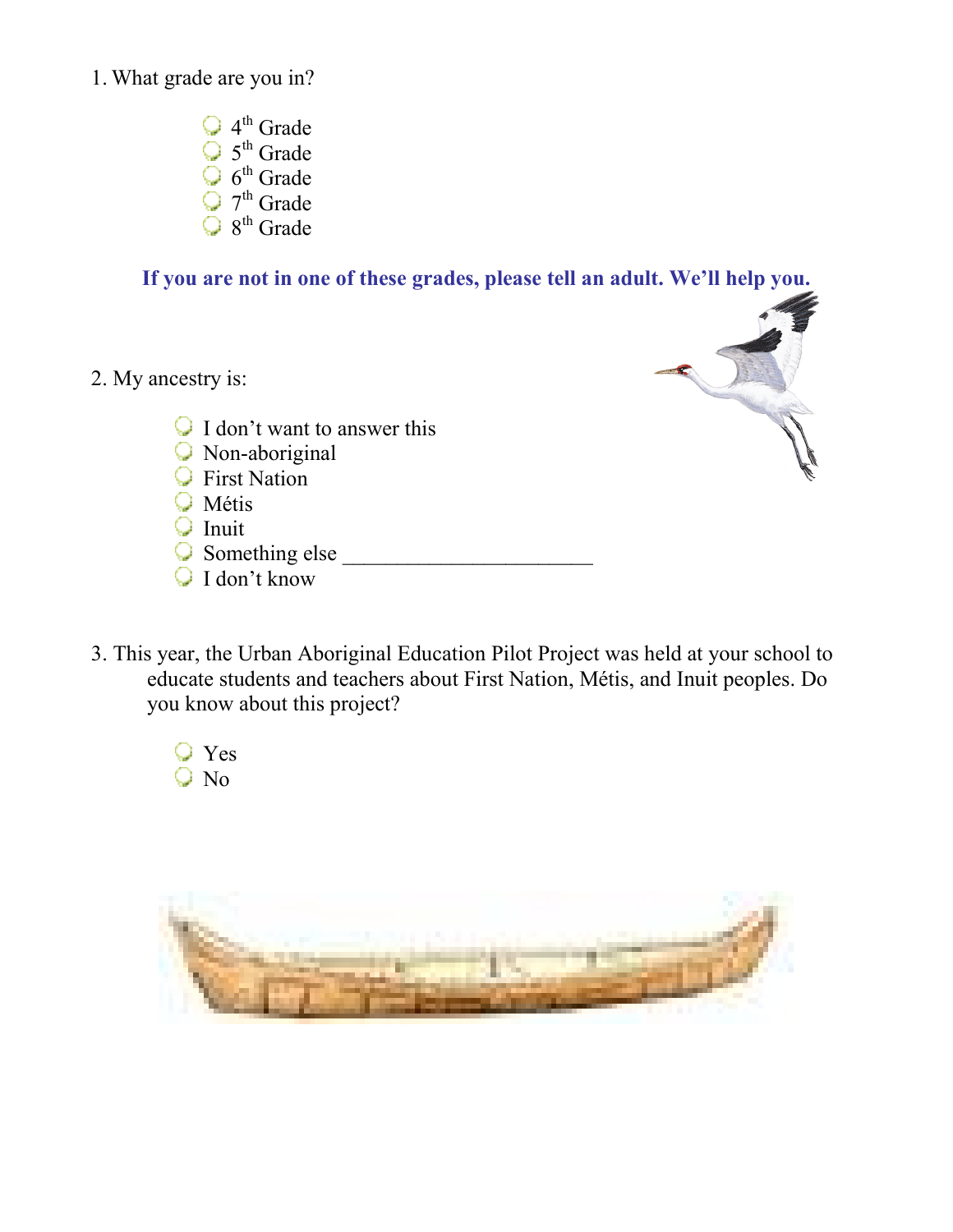- 4. When we say 'welcome', we mean a feeling of being comfortable and feeling like you belong. How welcome do you **usually** feel when you come to school?
	- **Very** welcome
	- **Pretty** welcome
	- **Not very** welcome
	- **Not at all** welcome
	- I **don't know**

5. Do you feel more welcome because of the Urban Aboriginal Education Pilot Project?

- I feel **more welcome**
- I feel **less welcome**
- My feelings **haven't changed**
- I **don't know**

6. If there were something that would make you feel more welcome, what would it be?

- 7. When we say '**valued'**, we mean a feeling that your opinions and beliefs are just as important as anyone else's. How 'valued' do you **usually** feel at your school?
	- **Very** valued
	- **Pretty** valued
	- **Not very** valued
	- **Not at all** valued
	- I **don't know**
- 8. Do you feel more valued because of the Urban Aboriginal Education Pilot Project?
	- I feel **more valued**
	- I feel **less valued**
	- My feelings **haven't changed**
	- I **don't know**

9. If there were something that would make you feel more valued, what would it be?

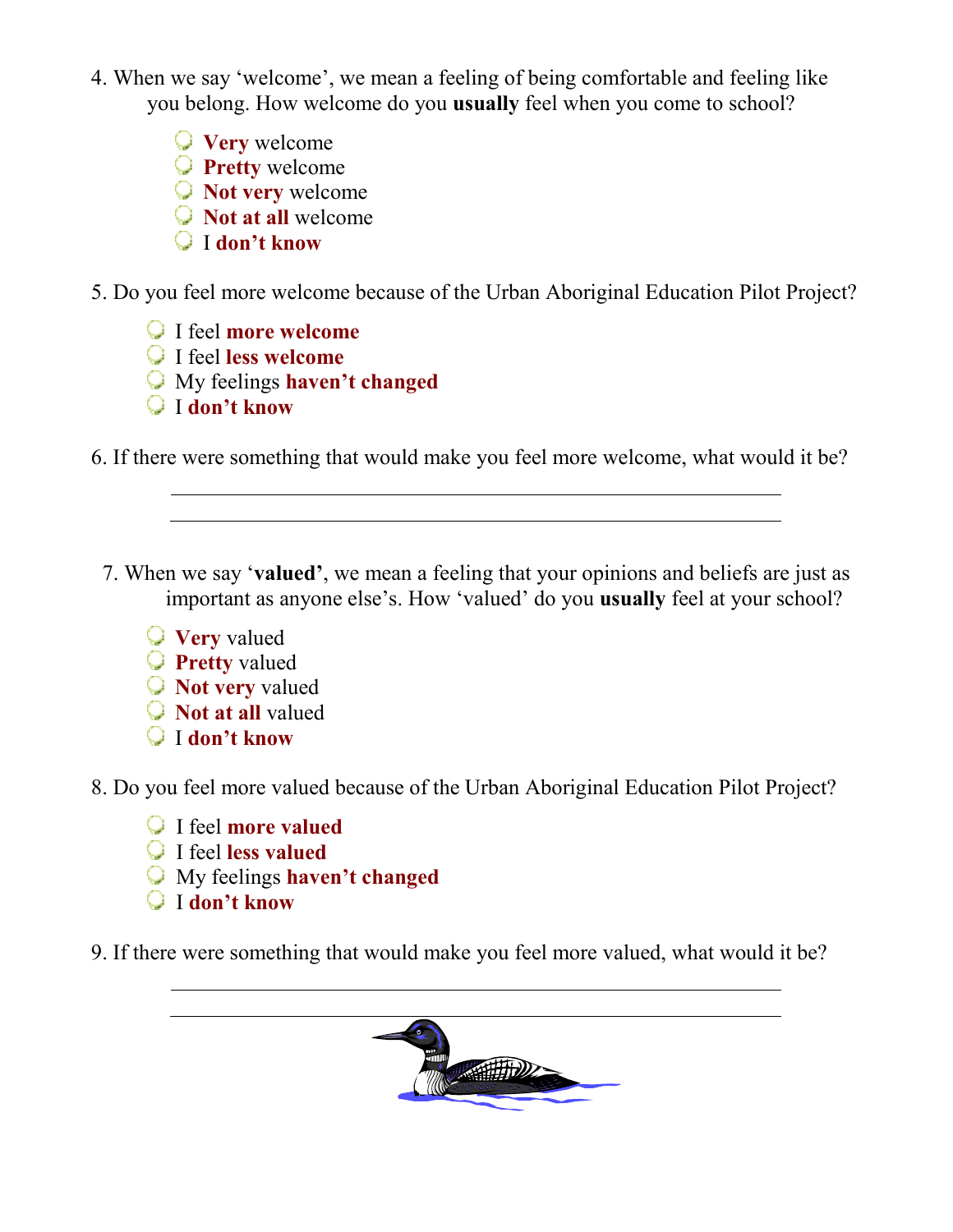- 10. Do you think that students at your school treat each other differently since the Urban Aboriginal Education Pilot Project?
	- Students treat each other **better**
	- Students treat each other **worse**
	- Students treat each other **the same**
	- I **don't know**
- 11. What part of the Aboriginal Project made people treat each other different?
- 12. Do you think that **you** treat other students differently since the Urban Aboriginal Education Pilot Project?
	- I treat others **better**
	- I treat others **the same**
	- I treat others **worse**
	- I **don't know**
- 13. What part of the Aboriginal Project made you treat people differently?

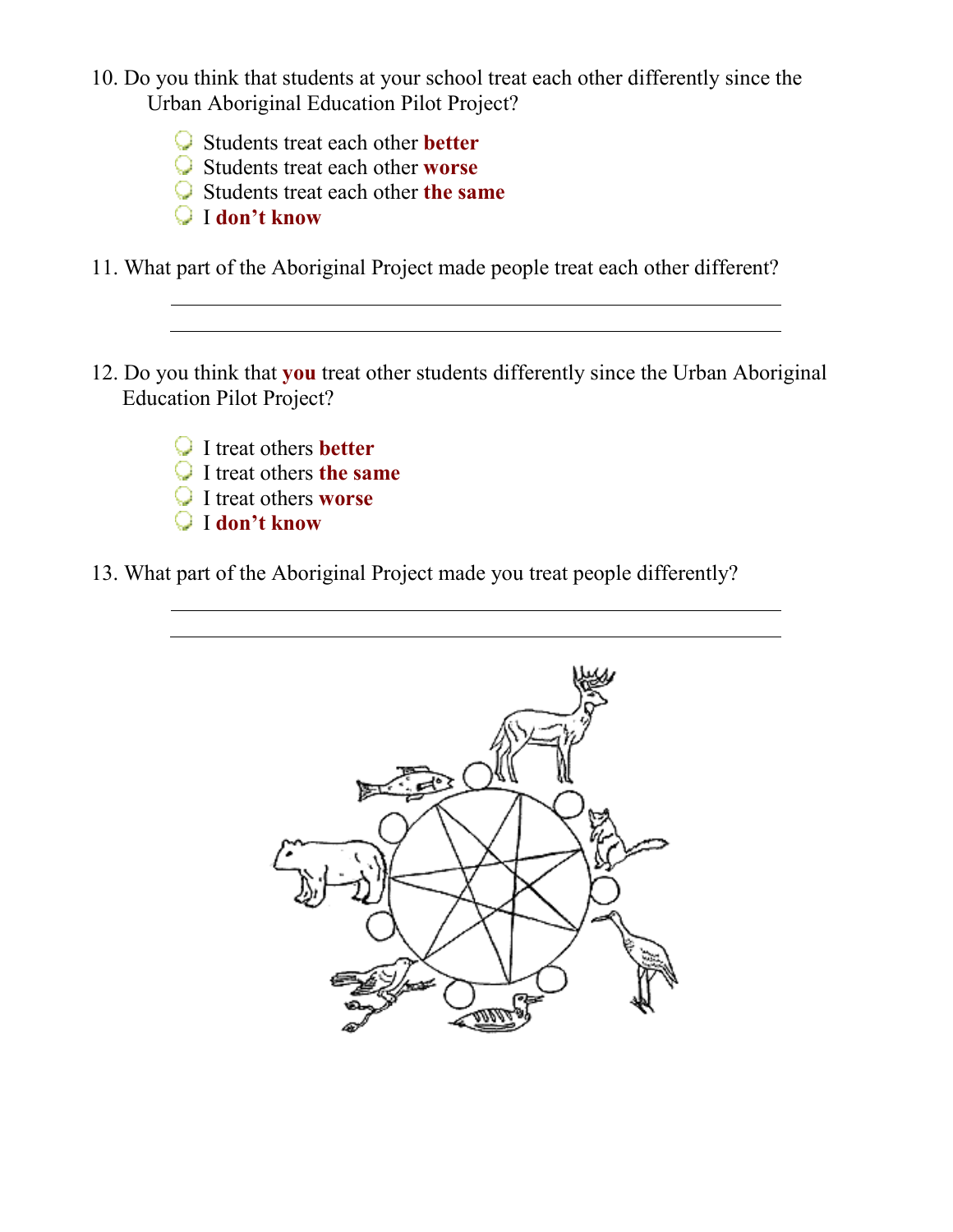- 14. If you have a Lodge at your school, have you been there? (circle) **Yes No**
- 15. Have you participated in any of the activities below? Check any that you went to or 'None' if you didn't go to any.
	- Working with Ashleigh, Erica, Joel
	- Working with Mr. McCallum
	- Finger Weaving Ruth Quesnelle
	- Rabbit and Bear Paws
	- **M**étis culture activities
	- $\bigcirc$  Quill to Quill
	- Norval Morriseau and Arthur Shilling activities
	- **Seven Grandfather activities**
	- **Talking Circles**
	- **O** Ojibwe Language
	- **Beading**
	- White Buffalo Circles
	- Making Dream Catchers
	- **Q** Drum Circles
	- None

If you checked **ANY** of the activities, please answer these questions.



Think of the activity that you liked the most and write it here:

Did this activity give you a better understanding of First Nation, Métis, Inuit peoples?

 $\bigcirc$  Yes  $\bigcirc$  No

 $\overline{\phantom{a}}$  ,  $\overline{\phantom{a}}$  ,  $\overline{\phantom{a}}$  ,  $\overline{\phantom{a}}$  ,  $\overline{\phantom{a}}$  ,  $\overline{\phantom{a}}$  ,  $\overline{\phantom{a}}$  ,  $\overline{\phantom{a}}$  ,  $\overline{\phantom{a}}$  ,  $\overline{\phantom{a}}$  ,  $\overline{\phantom{a}}$  ,  $\overline{\phantom{a}}$  ,  $\overline{\phantom{a}}$  ,  $\overline{\phantom{a}}$  ,  $\overline{\phantom{a}}$  ,  $\overline{\phantom{a}}$ 

**If you haven't been to Lodge activities, go to question 16.** 



What was it about First Nation, Métis, Inuit people that you learned? You can check as many as you want.

| $\bigcirc$ Culture      |  |
|-------------------------|--|
| $\bigcirc$ History      |  |
| $\bigcirc$ Spirituality |  |
| Government              |  |
| $Q$ Art                 |  |
| $\bigcirc$ Other        |  |
|                         |  |

Write **one** sentence that tells about what you learned.

Write one sentence that tells us something that could be better about this activity.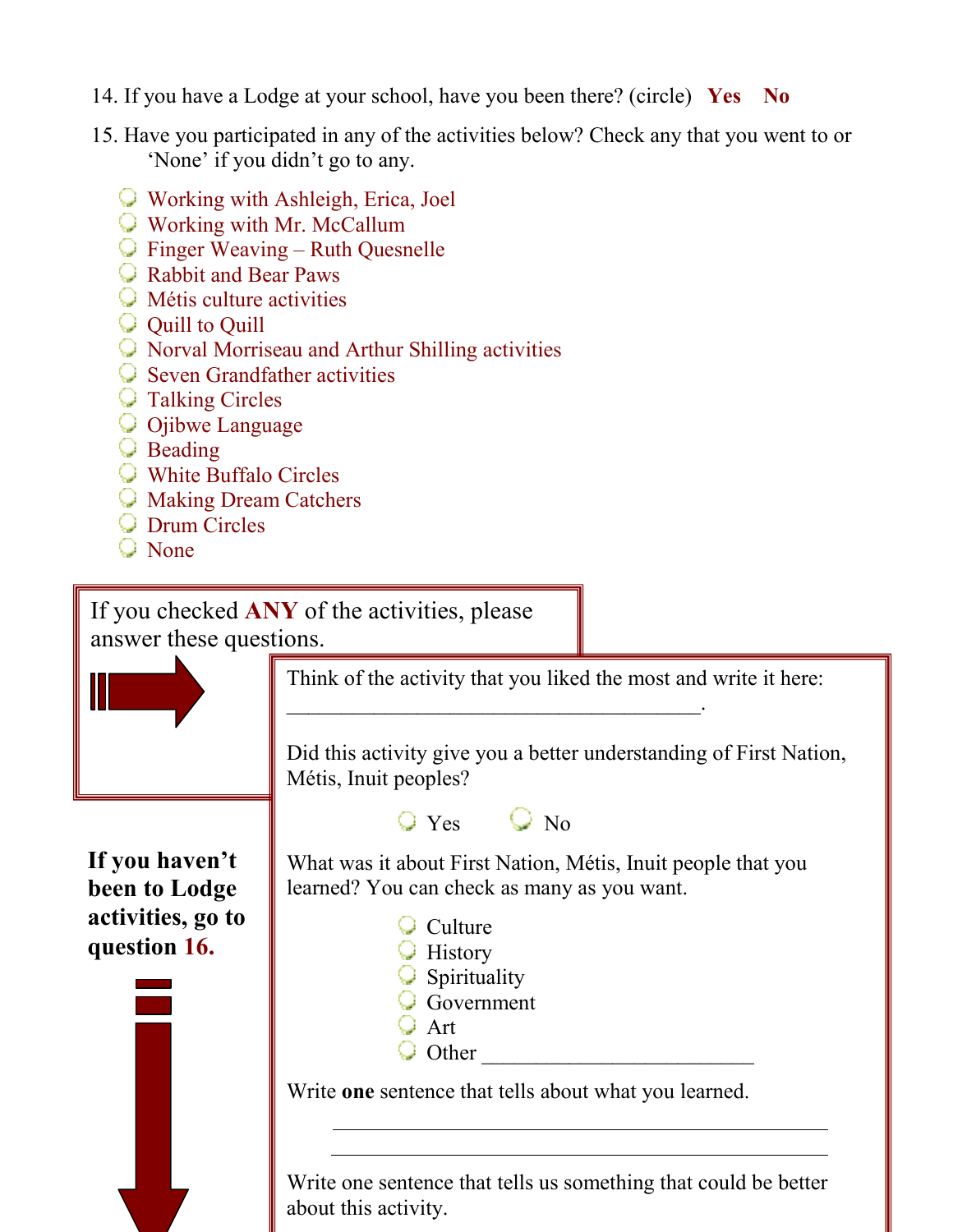16. Since the Urban Aboriginal Education Pilot Project has been in your school, has First Nation, Métis, Inuit information been a part of what you learn in your regular school subjects this year?

> **Very much Somewhat Not much Not at all I don't know**

- 17. Put a checkmark beside any subjects where First Nation, Métis, Inuit information was a part of what you learned. You can check as many as you like, or 'none' if First Nation, Métis, Inuit information was not a part of any school subject.
	- **Language**
	- **Math**
	- **Science**
	- **Social Studies / Geography / History**
	- **Physical Ed & Health**
	- **Arts (Music, Drama, or Visual Arts)**
	- **French**
	- **None**
- 18. Was using First Nation, Métis, Inuit information in your school subjects new this year?
	- $\bigcirc$  Yes, it's new.
	- $\bigcirc$  No, it's not new.
	- I don't know
	- I checked 'None' in the last question, it was not part of regular subjects
- 19. If you would like to make a comment about using First Nation, Métis, Inuit information in your school subjects, feel free to do so here.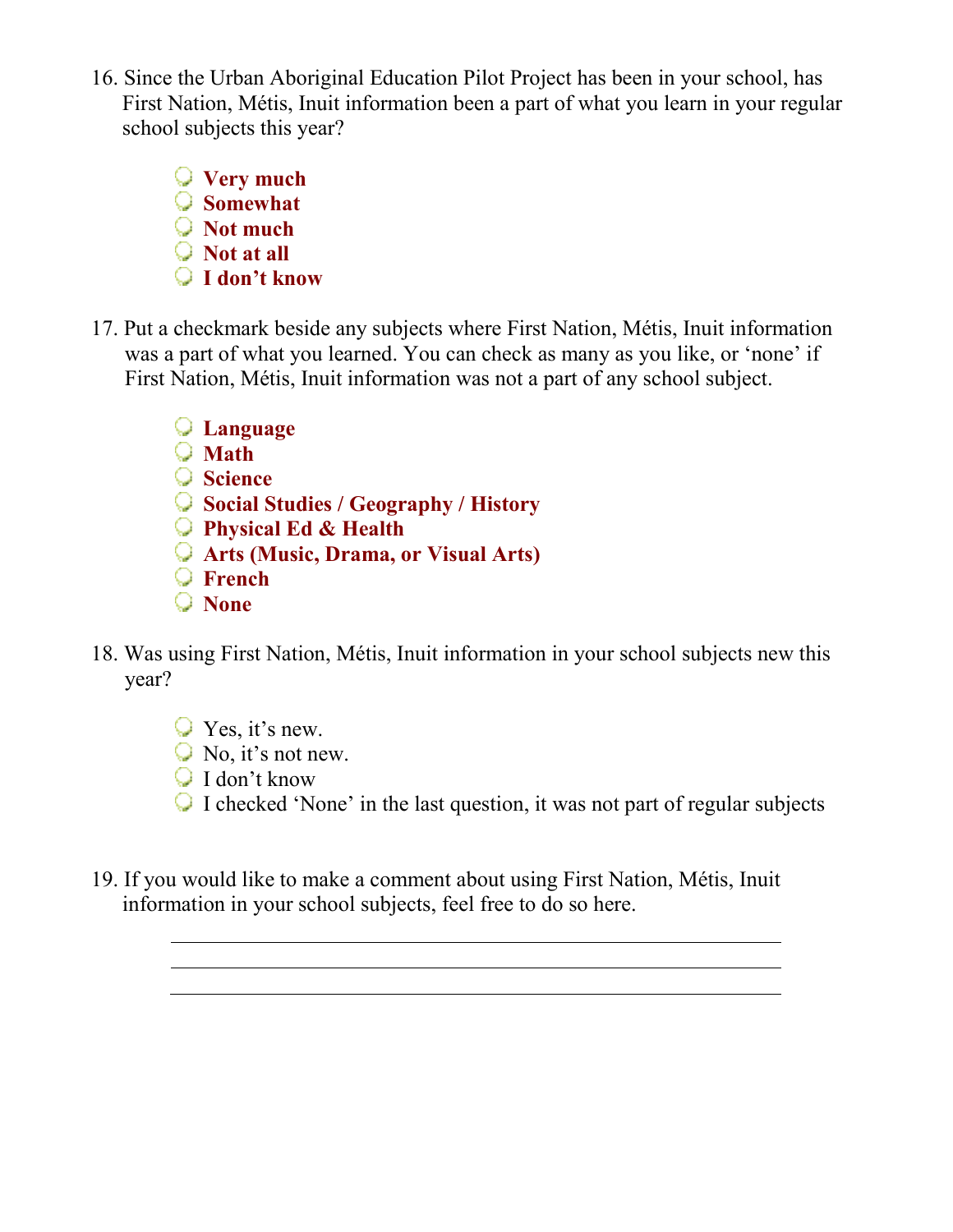- 20. If First Nation, Métis, Inuit information is in your school subjects, what is it usually about?
	- **History Culture Art Spirituality Government It's not a part of school subjects I don't know**
- 21. When First Nation, Métis, Inuit information is used in your school subjects, how comfortable do you feel?
	- **Very comfortable**
	- **I'm o.k. with it**
	- **Not very comfortable**
	- **Not at all comfortable**
	- **It's not a part of school subjects**
	- **I don't know**
- 22. Since the Urban Aboriginal Education Pilot Project has been in your school, do you think it's important to use First Nation, Métis, Inuit information as part of school subjects?



- 23. Do you think that your answer to the last question would have been different if we asked it last year, before the Urban Aboriginal Education Pilot Project?
	- **Yes No I don't know**

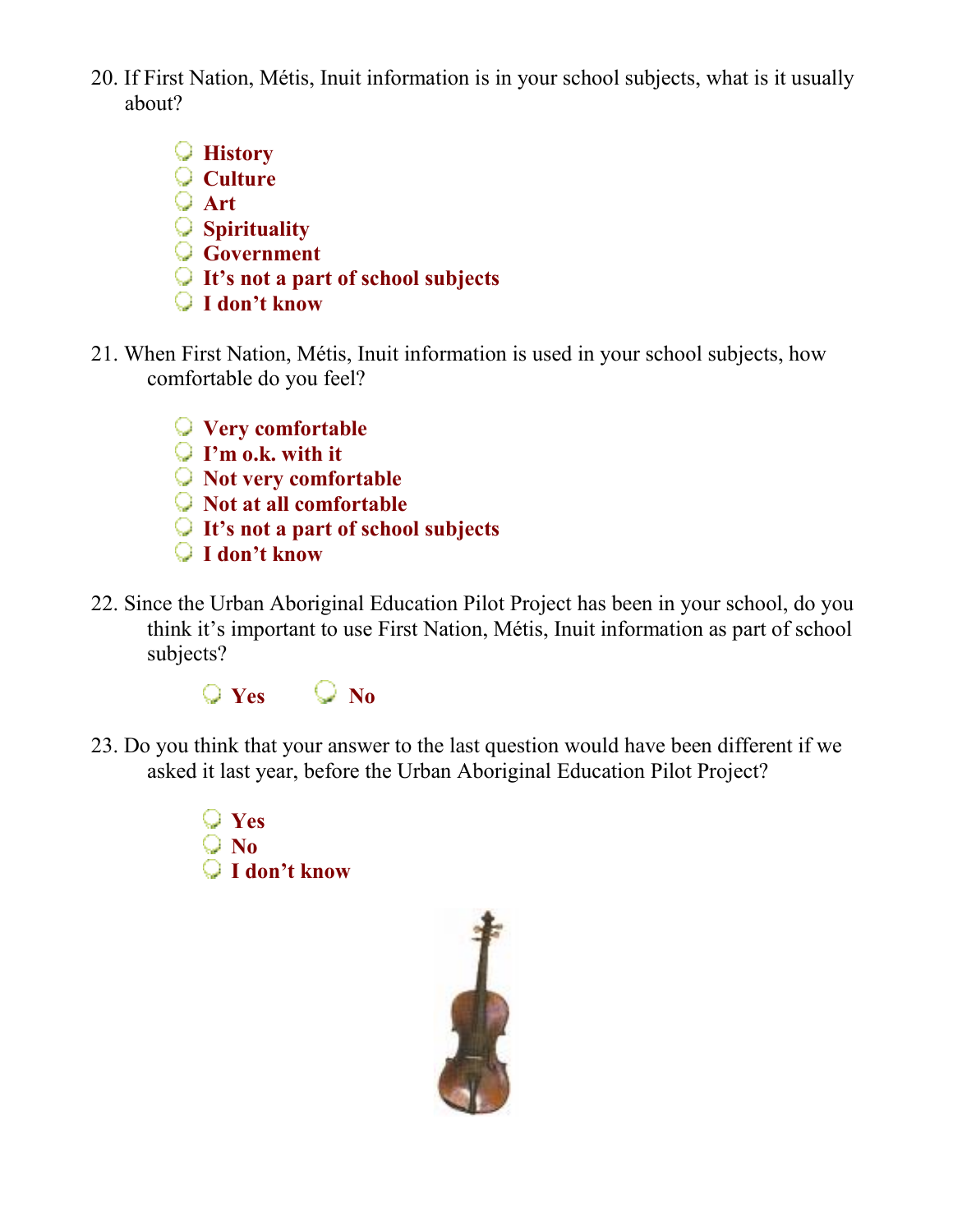24. Are you familiar with the term "Seven Grandfathers"?

**Yes No (if you answer 'no', please turn to the next page)** 

25. Tell us something about the "Seven Grandfathers".

26. On these lines, try to name as many of the Seven Grandfather gifts as you can.

27. Do you think that Seven Grandfathers is something that should be talked about during class time?

<u> 1980 - Johann Barbara, martin amerikan basar dan basar dan basar dalam basar dalam basar dan basar dalam basa</u>